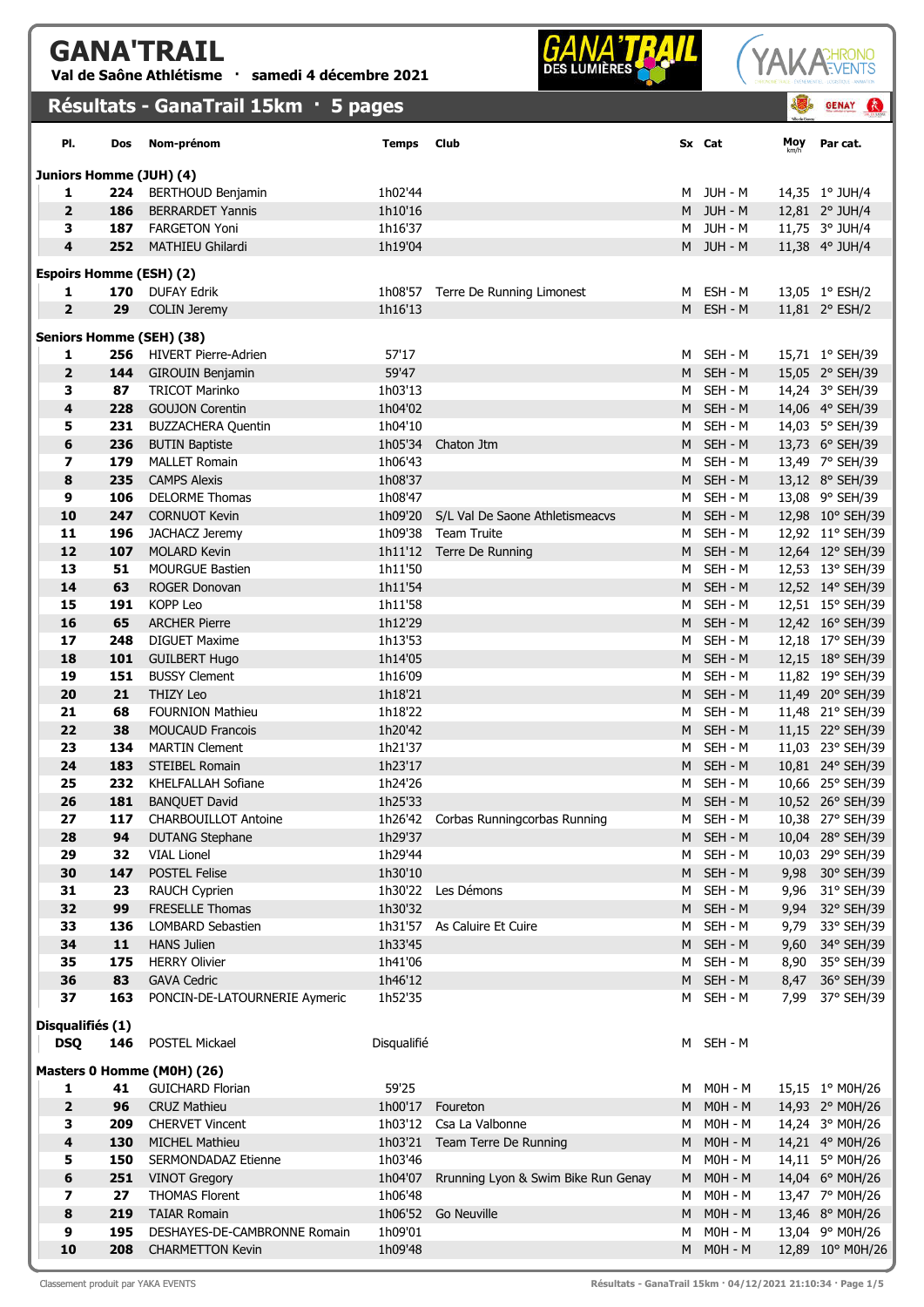| PI.                     | Dos                     | Nom-prénom                                        | Temps              | <b>Club</b>                                                                 |        | Sx Cat                      | Moy  | Par cat.                             |
|-------------------------|-------------------------|---------------------------------------------------|--------------------|-----------------------------------------------------------------------------|--------|-----------------------------|------|--------------------------------------|
|                         |                         | Masters 0 Homme (M0H) (suite)                     |                    |                                                                             |        |                             |      |                                      |
| 11                      | 97                      | PLUCHART Sylvain                                  | 1h12'24            |                                                                             | M      | $MOH - M$                   |      | 12,43 11° M0H/26                     |
| 12                      | 249                     | <b>DENARIE Julien</b>                             | 1h15'29            |                                                                             |        | $M$ $MOH - M$               |      | 11,92 12° M0H/26                     |
| 13                      | 47                      | <b>LAMY Camille</b>                               | 1h17'13            |                                                                             | M      | MOH - M                     |      | 11,66 13° M0H/26                     |
| 14                      | 98                      | <b>AUBOYER Gerald</b>                             | 1h17'47            |                                                                             | M      | $MOH - M$                   |      | 11,57 14° M0H/26                     |
| 15                      | 74                      | <b>LEURENT Simon</b>                              | 1h21'31            |                                                                             | M      | MOH - M                     |      | 11,04 15° M0H/26                     |
| 16                      | 132                     | <b>LEROY Paul-Edouard</b><br>VIGO Paul            | 1h21'31            |                                                                             | M      | $MOH - M$                   |      | 11,04 16° M0H/26                     |
| 17<br>18                | 204<br>105              | <b>FOUGERE Arnaud</b>                             | 1h24'22<br>1h24'35 |                                                                             | м<br>M | $MOH - M$<br>$MOH - M$      |      | 10,67 17° M0H/26<br>10,64 18° M0H/26 |
| 19                      | 162                     | DAVID Guillaume                                   | 1h25'50            |                                                                             | M      | M0H - M                     |      | 10,49 19° M0H/26                     |
| 20                      | 198                     | <b>DAUNIS Vincent</b>                             | 1h26'03            |                                                                             | M      | $MOH - M$                   |      | 10,46 20° M0H/26                     |
| 21                      | 205                     | <b>CHAVANON Pierre</b>                            | 1h29'28            | Chavanon                                                                    | M      | M0H - M                     |      | 10,06 21° M0H/26                     |
| 22                      | 242                     | <b>BERTAIL Brice</b>                              | 1h30'02            |                                                                             |        | M MOH-M                     |      | 10,00 22° M0H/26                     |
| 23                      | 100                     | <b>MARCANT Fabrice</b>                            | 1h31'17            |                                                                             | м      | M0H - M                     |      | 9,86 23° M0H/26                      |
| 24                      | 240                     | <b>BENOIT Jeoffrey</b>                            | 1h32'44            |                                                                             | M      | $MOH - M$                   |      | 9,71 24° M0H/26                      |
| 25                      | 156                     | QUINON Jean-Baptiste                              | 1h34'43            |                                                                             | M      | MOH - M                     |      | 9,50 25° M0H/26                      |
| 26                      | 214                     | <b>GABEREAU Aurelien</b>                          | 1h36'45            |                                                                             | M      | $MOH - M$                   |      | 9,30 26° M0H/26                      |
|                         |                         | Masters 1 Homme (M1H) (30)                        |                    |                                                                             |        |                             |      |                                      |
| 1                       | 54                      | <b>PUTEY Aurelien</b>                             | 1h00'11            |                                                                             |        | M M1H-M                     |      | 14,95 1° M1H/31                      |
| $\overline{\mathbf{2}}$ | 218                     | PICARD Julien                                     | 1h04'33            | <b>Courir Nature</b>                                                        | M      | $M1H - M$                   |      | 13,94 2° M1H/31                      |
| 3                       | 33                      | <b>LAFONT Guillaume</b>                           | 1h04'36            | Saone Mont D'Or Natureteam Lafont                                           | M      | $M1H - M$                   |      | 13,93 3° M1H/31                      |
| 4                       | 171                     | <b>DEDENIS Ludovic</b>                            | 1h05'01            |                                                                             |        | $M$ $M1H - M$               |      | 13,84 4° M1H/31                      |
| 5<br>6                  | 66                      | AUBOUSSIER Julien                                 | 1h05'15            |                                                                             | M      | $M1H - M$                   |      | 13,79 5° M1H/31                      |
| 7                       | 250<br>118              | <b>BERTRAND Jerome</b><br><b>CIMINO Sebastien</b> | 1h06'25            |                                                                             | M      | $M1H - M$<br>M M1H-M        |      | 13,55 6° M1H/31                      |
| 8                       | 72                      | <b>NAVARRO Lionel</b>                             |                    | 1h07'12 Corbas Runningcorbas Running<br>1h07'20 S/L Val De Saone Athletisme | M      | $M1H - M$                   |      | 13,39 7° M1H/31<br>13,37 8° M1H/31   |
| 9                       | 237                     | <b>BOUSQUET Fabien</b>                            | 1h08'48            |                                                                             | M      | $M1H - M$                   |      | 13,08 9° M1H/31                      |
| 10                      | 78                      | <b>BONNEFOY Sylvain</b>                           | 1h08'48            |                                                                             |        | M M1H-M                     |      | 13,08 10° M1H/31                     |
| 11                      | 43                      | <b>BRIDON Wilfried</b>                            | 1h12'29            | Corcy Endurance                                                             | М      | M1H - M                     |      | 12,42 11° M1H/31                     |
| 12                      | 207                     | <b>MISERY Pierre</b>                              | 1h17'52            |                                                                             | M      | $M1H - M$                   |      | 11,56 12° M1H/31                     |
| 13                      | 17                      | <b>MARTINEZ Julien</b>                            | 1h18'32            |                                                                             | M      | $M1H - M$                   |      | 11,46 13° M1H/31                     |
| 14                      | 189                     | <b>ODIN Thomas</b>                                | 1h18'59            |                                                                             | M      | $M1H - M$                   |      | 11,39 14° M1H/31                     |
| 15                      | 255                     | <b>BADOC Manuel</b>                               | 1h20'50            |                                                                             | M      | $M1H - M$                   |      | 11,13 15° M1H/31                     |
| 16                      | 81                      | <b>CHEVALIER Thibault</b>                         | 1h21'30            |                                                                             | M      | $M1H - M$                   |      | 11,04 16° M1H/31                     |
| 17                      | 116                     | <b>CHATAGNON Fabien</b>                           | 1h21'57            | Corbas Running                                                              | M      | $M1H - M$                   |      | 10,98 17° M1H/31                     |
| 18                      | 241                     | <b>TISSERAND Damien</b>                           | 1h21'59            |                                                                             |        | M M1H-M                     |      | 10,98 18° M1H/31                     |
| 19                      | 30                      | <b>GULLUNI Nicolas</b>                            | 1h22'00            |                                                                             |        | M M1H-M                     |      | 10,98 19° M1H/31                     |
| 20                      | 176                     | <b>CHOLLET Ludovic</b>                            | 1h23'37            |                                                                             | M      | $M1H - M$                   |      | 10,76 20° M1H/31                     |
| 21<br>22                | 3<br>104                | <b>CACHELEUX David</b><br><b>GIRARD Marcellin</b> | 1h24'33            |                                                                             | м      | $M1H - M$<br>$M1H - M$      |      | 10,64 21° M1H/31                     |
| 23                      | 12                      | DOMINGUES Joao                                    | 1h25'31<br>1h25'36 | <b>Team Coatex</b>                                                          | M<br>м | $M1H - M$                   |      | 10,52 22° M1H/31<br>10,51 23° M1H/31 |
| 24                      | 95                      | <b>DUTANG Frederic</b>                            | 1h29'37            |                                                                             | M      | $M1H - M$                   |      | 10,04 24° M1H/31                     |
| 25                      | 71                      | <b>RAMON Mathieu</b>                              | 1h30'04            |                                                                             | М      | $M1H - M$                   |      | 9,99 25° M1H/31                      |
| 26                      | 37                      | <b>BALAY Christophe</b>                           | 1h31'48            |                                                                             | M      | $M1H - M$                   |      | 9,80 26° M1H/31                      |
| 27                      | 216                     | <b>DENIS Jacques</b>                              | 1h32'17            |                                                                             | M      | $M1H - M$                   |      | 9,75 27° M1H/31                      |
| 28                      | 90                      | <b>JAMIN Bertrand</b>                             | 1h34'52            |                                                                             | M      | $M1H - M$                   |      | 9,49 28° M1H/31                      |
| 29                      | 202                     | <b>MACE Frederic</b>                              | 1h34'58            |                                                                             | M      | $M1H - M$                   | 9,48 | 29° M1H/31                           |
| 30                      | 91                      | <b>VEROT Maxime</b>                               | 1h35'32            |                                                                             | M      | $M1H - M$                   |      | 9,42 30° M1H/31                      |
|                         |                         | Masters 2 Homme (M2H) (31)                        |                    |                                                                             |        |                             |      |                                      |
| 1                       | 110                     | <b>FAURE Pierre</b>                               |                    | 1h00'43 Team Terre De Running                                               | M      | M2H - M                     |      | 14,82 1° M2H/32                      |
| $\mathbf{2}$            | 137                     | <b>URVOAS Anthony</b>                             |                    | 1h03'36 Asul Sports Nature                                                  | M      | $M2H - M$                   |      | 14,15 2° M2H/32                      |
| 3                       | $\overline{\mathbf{z}}$ | <b>TREMORIN Laurent</b>                           |                    | 1h04'54 Courir Ensemblecourir Ensemble                                      | M      | M2H - M                     |      | 13,87 3° M2H/32                      |
| 4<br>5                  | 160<br>14               | <b>PAILLET Benoit</b><br><b>SEGUIN Arnaud</b>     | 1h10'22            | 1h09'47 So Trail Lyon                                                       | M      | $M2H - M$<br><b>M2H - M</b> |      | 12,90 4° M2H/32                      |
| 6                       | 50                      | <b>BOVEE Christophe</b>                           | 1h11'50            |                                                                             | М<br>M | <b>M2H - M</b>              |      | 12,79 5° M2H/32<br>12,53 6° M2H/32   |
| 7                       | 173                     | <b>DELATTRE Thierry</b>                           | 1h12'25            |                                                                             | М      | <b>M2H - M</b>              |      | 12,43 7° M2H/32                      |
| 8                       | 161                     | <b>VENUAT Cedric</b>                              |                    | 1h14'37 Go Neuville                                                         | M      | $M2H - M$                   |      | 12,06 8° M2H/32                      |
| 9                       | 182                     | <b>MAGNE David</b>                                | 1h15'41            |                                                                             | M      | M2H - M                     |      | 11,89 9° M2H/32                      |
| 10                      | 253                     | <b>GIRARD Nicolas</b>                             | 1h15'55            | Les Pédales Brondillantes                                                   | M      | $M2H - M$                   |      | 11,86 10° M2H/32                     |
| 11                      | 227                     | PLASSARD Jean-Luc                                 | 1h16'02            | Go Neuville                                                                 | м      | $M2H - M$                   |      | 11,84 11° M2H/32                     |
| 12                      | 89                      | <b>BONHOMME Jerome</b>                            | 1h17'58            | <b>Team Des Monts</b>                                                       | M      | $M2H - M$                   |      | 11,54 12° M2H/32                     |
| 13                      | $\overline{2}$          | <b>LIVENAIS Cedric</b>                            | 1h18'31            | Corcy Endurance                                                             | м      | M2H - M                     |      | 11,46 13° M2H/32                     |
| 14                      | 129                     | <b>CRESCENCE Jean-Dominique</b>                   | 1h20'09            | Corbas Runningcorbas Running                                                | M      | <b>M2H - M</b>              |      | 11,23 14° M2H/32                     |
| 15                      | 225                     | <b>REVOL Olivier</b>                              | 1h21'31            | Courir Ensemble                                                             | м      | $M2H - M$                   |      | 11,04 15° M2H/32                     |
| 16                      | 13                      | <b>GRIVET Christophe</b>                          | 1h22'46            |                                                                             |        | M M2H-M                     |      | 10,87 16° M2H/32                     |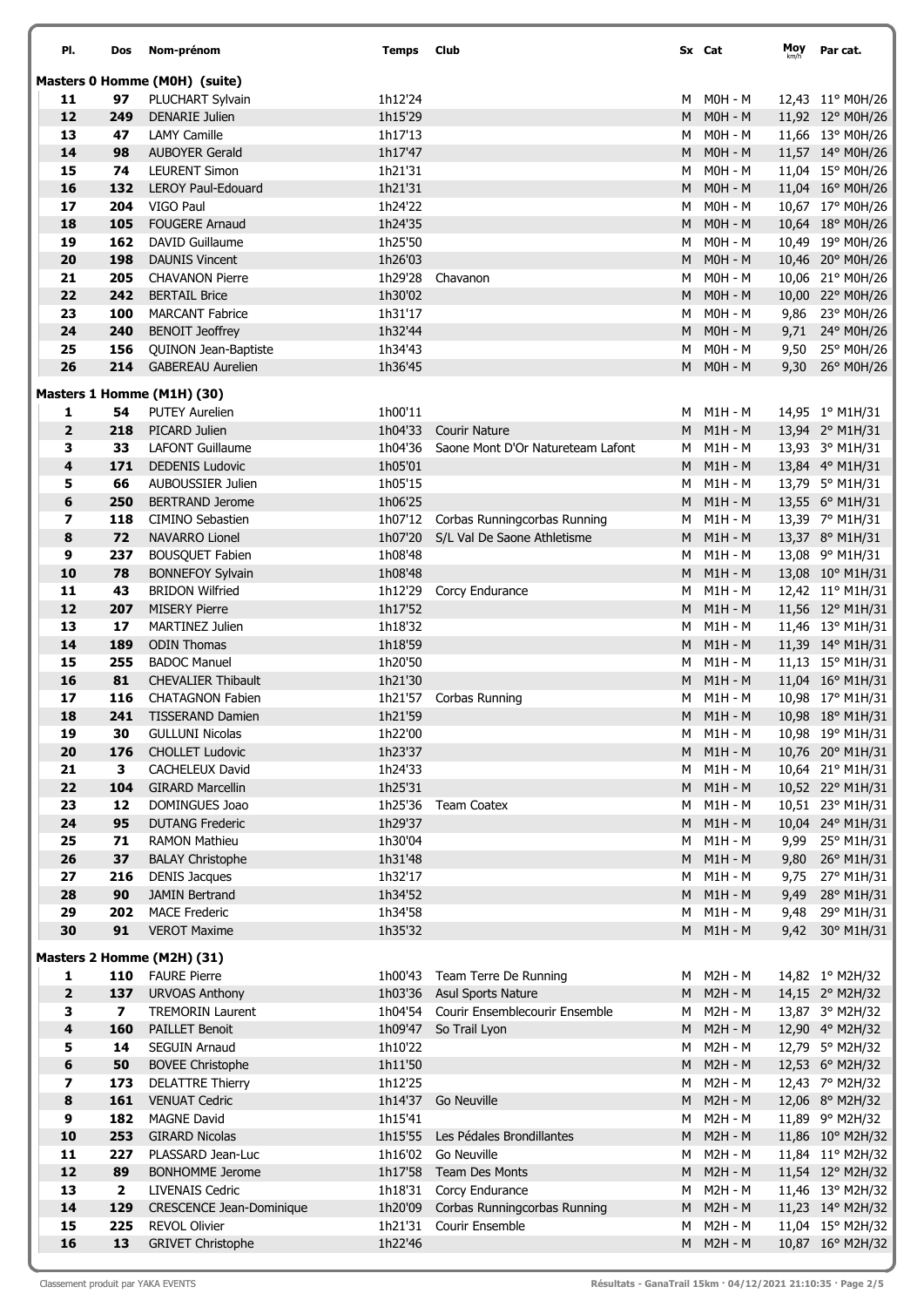| PI.                          | Dos        | Nom-prénom                                         | Temps              | Club                                            |        | Sx Cat                    | Moy | Par cat.                           |
|------------------------------|------------|----------------------------------------------------|--------------------|-------------------------------------------------|--------|---------------------------|-----|------------------------------------|
|                              |            | Masters 2 Homme (M2H) (suite)                      |                    |                                                 |        |                           |     |                                    |
| 17                           | 220        | <b>VILLARD Patrick</b>                             | 1h23'43            |                                                 | м      | <b>M2H - M</b>            |     | 10,75 17° M2H/32                   |
| 18                           | 127        | <b>VAGOGNE Xavier</b>                              |                    | 1h23'52 Corbas Runningcorbas Running            | M      | <b>M2H - M</b>            |     | 10,73 18° M2H/32                   |
| 19                           | 138        | SILVA David                                        | 1h25'04            | All Jura Trail                                  | м      | <b>M2H - M</b>            |     | 10,58 19° M2H/32                   |
| 20                           | 34         | <b>JEAN Philippe</b>                               | 1h27'18            |                                                 | M      | <b>M2H - M</b>            |     | 10,31 20° M2H/32                   |
| 21                           | 167        | WOJTOWICZ Sylvain                                  | 1h27'45            |                                                 | M      | <b>M2H - M</b>            |     | 10,26 21° M2H/32                   |
| 22                           | 194        | <b>JOLIET Stephane</b>                             | 1h28'12            | Dombes Running Evasion                          | M      | <b>M2H - M</b>            |     | 10,20 22° M2H/32                   |
| 23                           | 121        | <b>BONNIOL Herve</b>                               | 1h28'13            |                                                 | M      | <b>M2H - M</b>            |     | 10,20 23° M2H/32                   |
| 24                           | 48         | ROUSSET Jean-Philippe                              | 1h29'14            | Ral Boxe Lons                                   | M      | <b>M2H - M</b>            |     | 10,09 24° M2H/32                   |
| 25<br>26                     | 31<br>200  | <b>DURY Laurent</b><br>RICHARD-VITTON Julien       | 1h30'35            | Slonirun                                        | M<br>M | M2H - M<br>$M2H - M$      |     | 9,94 25° M2H/32                    |
| 27                           | 44         | <b>NOIRAULT Pierre</b>                             | 1h31'53<br>1h32'20 | Dombes Running Evasion<br>Les Vieux Qui Courent | M      | <b>M2H - M</b>            |     | 9,80 26° M2H/32<br>9,75 27° M2H/32 |
| 28                           | 145        | PAYELLE Dominique                                  | 1h32'20            |                                                 |        | M M2H-M                   |     | 9,75 28° M2H/32                    |
| 29                           | 57         | <b>DEMONCY Johann</b>                              | 1h33'37            |                                                 | M      | M2H - M                   |     | 9,61 29° M2H/32                    |
| 30                           | 40         | <b>RAZUREL Mickael</b>                             | 1h36'45            |                                                 | M      | <b>M2H - M</b>            |     | 9,30 30° M2H/32                    |
| 31                           | 85         | <b>GIRARDET Loic</b>                               | 1h38'38            |                                                 | м      | M2H - M                   |     | 9,12 31° M2H/32                    |
|                              |            |                                                    |                    |                                                 |        |                           |     |                                    |
|                              |            | Masters 3 Homme (M3H) (21)                         |                    |                                                 |        |                           |     |                                    |
| 1                            | 148        | <b>HESDIN Jean-Christophe</b>                      | 1h06'53            |                                                 | M      | M3H - M                   |     | 13,46 1° M3H/21                    |
| $\overline{2}$               | 92         | <b>DUCHAMP Sebastien</b>                           | 1h13'58            |                                                 | M      | <b>M3H - M</b>            |     | 12,17 2° M3H/21                    |
| 3                            | 52         | <b>LORCHEL Stephane</b>                            | 1h14'01            |                                                 | M      | M3H - M                   |     | 12,16 3° M3H/21                    |
| 4                            | 152        | <b>THOMAS Didier</b>                               | 1h17'04            |                                                 | M      | <b>M3H - M</b>            |     | 11,68 4° M3H/21                    |
| 5                            | 126        | <b>PRUNEAU Laurent</b>                             | 1h17'35            | Corbas Runningcorbas Running                    | M      | M3H - M                   |     | 11,60 5° M3H/21                    |
| 6<br>7                       | 42<br>212  | <b>MANSSART Hugues</b><br>PINGEON Thierry          | 1h18'03<br>1h18'32 | Losmoltos                                       | M<br>M | <b>M3H - M</b><br>M3H - M |     | 11,53 6° M3H/21                    |
| 8                            | 56         | <b>ECOCHARD Christophe</b>                         | 1h20'08            | Dombes Running Evasion                          | M      | <b>M3H - M</b>            |     | 11,46 7° M3H/21<br>11,23 8° M3H/21 |
| 9                            | 188        | <b>LEVISTRE Eric</b>                               | 1h21'28            | Go Neuville                                     | М      | M3H - M                   |     | 11,05 9° M3H/21                    |
| 10                           | 62         | <b>HENRY David</b>                                 | 1h22'07            | <b>Boulangerie Henry</b>                        | M      | <b>M3H - M</b>            |     | 10,96 10° M3H/21                   |
| 11                           | 53         | <b>MINARD Sebastien</b>                            | 1h22'51            |                                                 | M      | M3H - M                   |     | 10,86 11° M3H/21                   |
| 12                           | 226        | <b>ANTOINE Philippe</b>                            | 1h23'12            | Dombes Running Evasion                          | M      | <b>M3H - M</b>            |     | 10,82 12° M3H/21                   |
| 13                           | 88         | <b>BOSS Arnaud</b>                                 | 1h23'26            |                                                 | м      | M3H - M                   |     | 10,79 13° M3H/21                   |
| 14                           | 115        | <b>BELTRA Olivier</b>                              | 1h25'00            | Corbas Runningcorbas Running                    | M      | <b>M3H - M</b>            |     | 10,59 14° M3H/21                   |
| 15                           | 258        | SEVE Jean-Philippe                                 | 1h25'13            |                                                 | м      | M3H - M                   |     | 10,56 15° M3H/21                   |
| 16                           | 257        | <b>DE-MATOS Manuel</b>                             | 1h27'18            |                                                 | M      | <b>M3H - M</b>            |     | 10,31 16° M3H/21                   |
| 17                           | 244        | <b>DUBOST Jerome</b>                               | 1h29'00            |                                                 | M      | M3H - M                   |     | 10,11 17° M3H/21                   |
| 18                           | 157        | <b>ARGOUD Emmanuel</b>                             | 1h29'03            | Ajt Saône Vallée                                | M      | <b>M3H - M</b>            |     | 10,11 18° M3H/21                   |
| 19                           | 28         | <b>GUIGARD Luc</b>                                 | 1h36'45            |                                                 |        | M M3H-M                   |     | 9,30 19° M3H/21                    |
| 20                           | 35         | <b>LIRON Lionel</b>                                | 1h38'32            |                                                 |        | M M3H - M                 |     | 9,13 20° M3H/21                    |
| 21                           | 135        | <b>ZAMORA Olivier</b>                              | 1h48'47            |                                                 | м      | M3H - M                   |     | 8,27 21° M3H/21                    |
|                              |            | Masters 4 Homme (M4H) (20)                         |                    |                                                 |        |                           |     |                                    |
| 1                            | 75         | <b>QUAINO Bruno</b>                                | 1h10'01            |                                                 | м      | M4H - M                   |     | 12,85 1° M4H/21                    |
| $\overline{\mathbf{2}}$      | 158        | <b>MERLIN Georges</b>                              |                    | 1h13'37 Asc Balan                               | M      | <b>M4H - M</b>            |     | 12,23 2° M4H/21                    |
| 3                            | 26         | <b>DARONNAT Dominique</b>                          | 1h18'32            | Team Coatex                                     | м      | M4H - M                   |     | 11,46 3° M4H/21                    |
| 4                            | 149        | <b>ROUSSON Serge</b>                               | 1h21'33            | Go Neuville                                     | M      | $M4H - M$                 |     | 11,04 4° M4H/21                    |
| 5                            | 113        | <b>SEGARRA Michel</b>                              | 1h24'09            | Ajt                                             | M      | M4H - M                   |     | 10,70 5° M4H/21                    |
| 6                            | 245        | <b>LAPANDERY Christophe</b>                        | 1h24'58            |                                                 | M      | M4H - M                   |     | 10,59 6° M4H/21                    |
| 7                            | 243        | <b>BERNY Yvon</b>                                  |                    | 1h25'01 S/L Ea Villefranche                     | м      | M4H - M                   |     | 10,59 7° M4H/21                    |
| 8                            | 76         | <b>SAUZET Frederic</b>                             | 1h27'28            |                                                 | M      | <b>M4H - M</b>            |     | 10,29 8° M4H/21                    |
| 9                            | 103        | <b>BARRET Alain</b>                                | 1h29'36            |                                                 | M      | M4H - M                   |     | 10,04 9° M4H/21                    |
| 10                           | 10         | <b>MUGUET Philippe</b>                             | 1h29'40            |                                                 | M      | M4H - M                   |     | 10,04 10° M4H/21                   |
| 11                           | 199        | <b>CHATELAIN Jean-Francois</b>                     | 1h30'26            |                                                 | М      | M4H - M                   |     | 9,95 11° M4H/21                    |
| 12                           | 139        | <b>BERNAR Jerome</b>                               | 1h31'53            | Corbas Runningcorbas Running                    | M      | <b>M4H - M</b>            |     | 9,80 12° M4H/21                    |
| 13                           | 55         | <b>HUMBERT Didier</b>                              | 1h32'11            | Ral Boxe Lons                                   | м      | M4H - M                   |     | 9,76 13° M4H/21                    |
| 14<br>15                     | 206<br>246 | <b>GOUASMIER Yann</b>                              | 1h32'52            |                                                 | M      | <b>M4H - M</b><br>M4H - M |     | 9,69 14° M4H/21                    |
| 16                           | 6          | <b>CANTAT Philippe</b><br><b>MERTENS Christian</b> | 1h37'46            | 1h34'20 Ajt Saone Vallee                        | M<br>M | <b>M4H - M</b>            |     | 9,54 15° M4H/21                    |
| 17                           | 73         | <b>PATRAS Herve</b>                                |                    | 1h39'26 As Caluire Et Cuireas Caluire           | M      | M4H - M                   |     | 9,21 16° M4H/21<br>9,05 17° M4H/21 |
| 18                           | 155        | <b>BAGNON Patrice</b>                              | 1h40'05            | Corcy-Endurance                                 | M      | <b>M4H - M</b>            |     | 8,99 18° M4H/21                    |
| 19                           | 109        | <b>LABROSSE Frederic</b>                           |                    | 1h40'34 As Ibm Lyon                             | M      | M4H - M                   |     | 8,95 19° M4H/21                    |
| 20                           | 119        | HERRY Jean-Francois                                |                    | 1h41'04 Corbas Runningcorbas Running            | M      | M4H - M                   |     | 8,91 20° M4H/21                    |
|                              |            |                                                    |                    |                                                 |        |                           |     |                                    |
|                              |            | Masters 5 Homme (M5H) (8)                          |                    |                                                 |        |                           |     |                                    |
| 1                            | 61         | <b>BOREL Bruno</b>                                 | 1h14'29            |                                                 | M      | <b>M5H - M</b>            |     | 12,08 1° M5H/8                     |
| $\overline{\mathbf{2}}$      | 82         | <b>CERUTTI Frederic</b>                            | 1h26'20            |                                                 | M      | <b>M5H - M</b>            |     | 10,42 2° M5H/8                     |
| 3<br>$\overline{\mathbf{4}}$ | 8<br>177   | DUPERRET Jean-Charles<br><b>BOBILLOT Pierre</b>    | 1h28'40<br>1h28'51 |                                                 |        | M M5H-M<br>M M5H - M      |     | 10,15 3° M5H/8<br>10,13 4° M5H/8   |
| 5                            | 229        | <b>TARDY Yvan</b>                                  |                    | 1h31'52 As Ibm Lyonas Ibm Lyon                  | M      | M5H - M                   |     | 9,80 5° M5H/8                      |
|                              |            |                                                    |                    |                                                 |        |                           |     |                                    |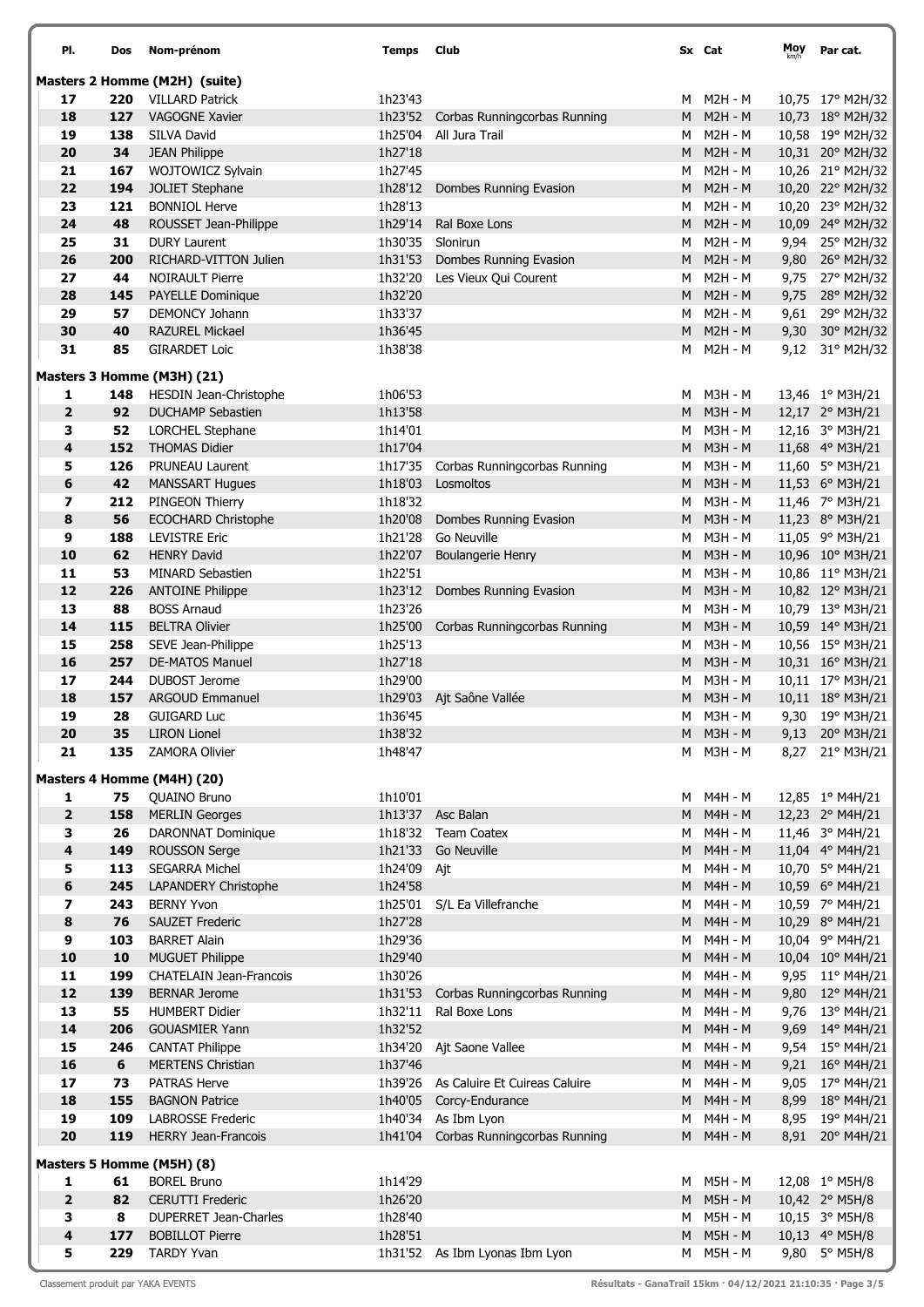| PI.                             | Dos                | Nom-prénom                                              |              | <b>Temps</b> Club    |                                                                              |          | Sx Cat                 | Moy  | Par cat.                           |
|---------------------------------|--------------------|---------------------------------------------------------|--------------|----------------------|------------------------------------------------------------------------------|----------|------------------------|------|------------------------------------|
|                                 |                    |                                                         |              |                      |                                                                              |          |                        |      |                                    |
| 6                               | 111                | Masters 5 Homme (M5H) (suite)<br><b>NODIMAR Bernard</b> |              | 1h38'01              |                                                                              |          | M M5H-M                |      | 9,18 6° M5H/8                      |
| $\overline{\phantom{a}}$        | 174                | GUILLAND Andre                                          |              | 1h42'25              |                                                                              | M        | M5H - M                |      | 8,79 7° M5H/8                      |
| 8                               |                    | 114 SEIBERT Charles                                     |              |                      | 1h52'09 Ajt Saône Vallée                                                     |          | M M5H - M              |      | 8,02 8° M5H/8                      |
|                                 |                    |                                                         |              |                      |                                                                              |          |                        |      |                                    |
|                                 |                    | Masters 6 Homme (M6H) (2)                               |              |                      |                                                                              |          |                        |      |                                    |
| 1                               | 39                 | <b>NEDELEC Patrick</b>                                  |              | 1h23'26              |                                                                              | M        | M6H - M                |      | 10,79 1° M6H/2                     |
| $\overline{2}$                  | 201                | <b>BERTRAND Philippe</b>                                |              |                      | 1h55'52 Macadam 07                                                           |          | M M6H-M                |      | 7,77 2° M6H/2                      |
|                                 |                    | Masters 7 Homme (M7H) (3)                               |              |                      |                                                                              |          |                        |      |                                    |
| 1                               | 159                | <b>GILLET Daniel</b>                                    |              |                      | 1h29'00 A J T Saone Vallee                                                   |          | M M7H-M                |      | 10,11 1° M7H/3                     |
| $\overline{2}$                  | 124                | <b>ROLLET Louis</b>                                     |              | 1h39'54              | Corbas Runningcorbas Running                                                 | M        | <b>M7H - M</b>         |      | 9,01 2° M7H/3                      |
| 3                               | 164                | <b>BOULY Jean--Paul</b>                                 |              | 1h42'25              |                                                                              | M        | M7H - M                |      | 8,79 3° M7H/3                      |
| <b>Espoirs Femme (ESF) (2)</b>  |                    |                                                         |              |                      |                                                                              |          |                        |      |                                    |
| 1                               | 223                | RODRIGUEZ-DELSIGNORE Camille                            |              |                      | P 1h18'06 S/L Val De Saone Athletismeacvs                                    |          | F ESF-F                |      | 11,52 1° ESF/2                     |
| $\overline{2}$                  | 215                | LE-ROY Maureen                                          |              | $9$ 1h30'47          |                                                                              |          | F ESF-F                |      | 9,91 2° ESF/2                      |
| <b>Seniors Femme (SEF) (13)</b> |                    |                                                         |              |                      |                                                                              |          |                        |      |                                    |
| 1                               | 125                | SANCHEZ-BROCHET Chloe                                   | ¥            |                      | 1h16'18 Corbas Runningcorbas Running                                         |          | F SEF-F                |      | 11,80 1° SEF/14                    |
| $\overline{\mathbf{2}}$         | 77                 | <b>WEIMER Chloe</b>                                     | <u>Q</u>     | 1h28'07              |                                                                              |          | F SEF-F                |      | 10,21 2° SEF/14                    |
| 3                               | 233                | <b>GALISSI Laura</b>                                    | Q.           | 1h28'48              |                                                                              | F.       | $SEF - F$              |      | 10,14 3° SEF/14                    |
| 4                               | 22                 | <b>ROCHER Lucile</b>                                    | ¥.           | 1h33'55              |                                                                              |          | F SEF-F                |      | 9,58 4° SEF/14                     |
| 5                               | 79                 | PITTET Zoe                                              | Q            | 1h37'20              |                                                                              | F.       | $SEF - F$              |      | 9,25 5° SEF/14                     |
| 6                               | 80                 | <b>MARSOT Ambre</b>                                     |              | $9 \t1h37'20$        |                                                                              | F.       | $SEF - F$              |      | 9,25 6° SEF/14                     |
| 7                               | 15                 | <b>DEVIN Chloe</b>                                      | Q.           | 1h37'25              | Les Démons                                                                   | F.       | SEF-F                  |      | 9,24 7° SEF/14                     |
| 8                               | 70                 | PEYRACHE Lea                                            | ¥            | 1h38'09              |                                                                              | F.       | $SEF - F$              |      | 9,17 8° SEF/14                     |
| 9<br>10                         | 190<br>84          | <b>CAIRAT Manon</b><br><b>MAIGNANT Gabrielle</b>        | Q<br>Q       | 1h39'19<br>1h46'12   |                                                                              | F.<br>F. | $SEF - F$<br>SEF-F     |      | 9,06 9° SEF/14<br>8,47 10° SEF/14  |
| 11                              | 217                | <b>GRANDVALLET Camille</b>                              | Q            | 1h50'43              | Les Démons                                                                   | F.       | $SEF - F$              |      | 8,13 11° SEF/14                    |
| 12                              | 20                 | <b>BERTON Celine</b>                                    |              | $9$ 1h51'47          |                                                                              |          | F SEF-F                |      | 8,05 12° SEF/14                    |
|                                 |                    |                                                         |              |                      |                                                                              |          |                        |      |                                    |
| Disqualifiés (1)                |                    |                                                         |              |                      |                                                                              |          |                        |      |                                    |
| <b>DSQ</b>                      | 25                 | <b>BOUDET Meloee</b>                                    |              | <b>9</b> Disqualifié |                                                                              | F.       | SEF-F                  |      |                                    |
|                                 |                    | Masters 0 Femme (M0F) (5)                               |              |                      |                                                                              |          |                        |      |                                    |
| 1                               |                    | 141 ZANIRATO Audrey                                     |              |                      | 9 1h23'42 Corbas Runningcorbas Running                                       | F.       | $MOF - F$              |      | 10,75 1° M0F/5                     |
| $\mathbf{2}$                    | 165                | <b>MACHON Camille</b>                                   |              |                      | 9 1h24'47 Saone Mont D'Or Nature                                             | F.       | $MOF - F$              |      | 10,62 2° M0F/5                     |
| 3                               | 239                | <b>BENOIT Laetitia</b>                                  | ò            | 1h32'02              |                                                                              | F.       | $MOF - F$              |      | 9,78 3° M0F/5                      |
| $\boldsymbol{4}$<br>5           | $\mathbf{1}$<br>60 | <b>PAPIN Celine</b><br><b>CHASSY Cecile</b>             | Q            | $9$ 1h33'32          | 1h38'38 Asc Balan                                                            | F.       | F MOF-F<br>$MOF - F$   |      | 9,62 4° MOF/5<br>9,12 5° M0F/5     |
|                                 |                    |                                                         |              |                      |                                                                              |          |                        |      |                                    |
|                                 |                    | Masters 1 Femme (M1F) (14)                              |              |                      |                                                                              |          |                        |      |                                    |
| 1                               | 36                 | <b>DREYFUS Jeanne</b>                                   | Q            | 1h18'17              |                                                                              | F.       | $M1F - F$              |      | 11,50 1° M1F/14                    |
| $\mathbf 2$                     | 24                 | <b>DURET Helene</b><br><b>GIRARD Annabelle</b>          | ₽            | 1h18'33              | S/L Val De Saone Athletisme                                                  | F        | $M1F - F$<br>$M1F - F$ |      | 11,46 2° M1F/14                    |
| 3<br>4                          | 254<br>211         | LE-FAUCHEUR Stephanie                                   | Q<br>Q       | 1h27'06<br>1h28'29   | S/L Asul Bron<br>No Brain                                                    | F<br>F.  | $M1F - F$              |      | 10,33 3° M1F/14<br>10,17 4° M1F/14 |
| 5                               | 213                | <b>FONTAINE Alice</b>                                   | Q            | 1h29'18              | No Brain                                                                     | F.       | $M1F - F$              |      | 10,08 5° M1F/14                    |
| 6                               | 86                 | MEYER-ELBAZ Karine                                      | ò            | 1h31'30              |                                                                              | F.       | $M1F - F$              |      | 9,84 6° M1F/14                     |
| 7                               | 230                | NOH Hwayoung                                            | Q            | 1h32'07              |                                                                              | F        | $M1F - F$              |      | 9,77 7° M1F/14                     |
| 8                               | 221                | <b>DUPONT Floriane</b>                                  | ò            | 1h32'14              |                                                                              | F.       | $M1F - F$              |      | 9,76 8° M1F/14                     |
| 9                               | 58                 | <b>DEMONCY Caroline</b>                                 | Q            | 1h33'41              |                                                                              | F.       | $M1F - F$              |      | 9,61 9° M1F/14                     |
| 10                              | 49                 | <b>BERNARD Christine</b>                                | $\mathsf{Q}$ | 1h34'26              | Ral Boxe Lons                                                                | F.       | $M1F - F$              |      | 9,53 10° M1F/14                    |
| 11                              | 142                | <b>JAMETON Vincianne</b>                                | ¥            | 1h34'47              | S/L Val De Saone Athletismeacvs                                              | F.       | $M1F - F$              |      | 9,50 11° M1F/14                    |
| 12                              | 123                | PERRAUDIN Elodie                                        | ¥            | 1h37'46              | Corbas Runningcorbas Running                                                 | F.       | $M1F - F$              |      | 9,21 12° M1F/14                    |
| 13<br>14                        | 93<br>143          | <b>RIVAL Florence</b><br><b>LERMITE Noellia</b>         | Q<br>Q.      | 1h40'04<br>1h41'05   | Courir Ensemble                                                              | F<br>F.  | $M1F - F$<br>$M1F - F$ |      | 8,99 13° M1F/14<br>8,90 14° M1F/14 |
|                                 |                    |                                                         |              |                      |                                                                              |          |                        |      |                                    |
|                                 |                    | Masters 2 Femme (M2F) (11)                              |              |                      |                                                                              |          |                        |      |                                    |
| 1                               | 203                | RICHARD Janick                                          | Q            | 1h14'22              |                                                                              | F.       | $M2F - F$              |      | 12,10 1° M2F/11                    |
| $\mathbf 2$                     | 153                | <b>FACCIO Karine</b>                                    | ò            | 1h21'50              | S/L Val De Saone Athletismeacvs                                              | F.       | $M2F - F$              |      | 11,00 2° M2F/11                    |
| 3<br>4                          | 122<br>140         | <b>LIOTARD Marielle</b><br>PONTIER Sophie               | Q<br>Q       |                      | 1h27'06 Corbas Runningcorbas Running<br>1h31'47 Corbas Runningcorbas Running | F.<br>F. | $M2F - F$<br>$M2F - F$ |      | 10,33 3° M2F/11<br>9,81 4° M2F/11  |
| 5                               | 45                 | RONGIER Stephanie                                       | Q            |                      | 1h36'02 Les Vieux Qui Courent                                                | F.       | $M2F - F$              |      | 9,37 5° M2F/11                     |
| 6                               | 210                | <b>FYOT Estelle</b>                                     | $\mathsf{Q}$ | 1h37'44              |                                                                              | F.       | $M2F - F$              |      | 9,21 6° M2F/11                     |
| $\overline{\mathbf{z}}$         | 69                 | <b>MAZARS Berangere</b>                                 | Q            | 1h38'09              |                                                                              | F.       | $M2F - F$              |      | 9,17 7° M2F/11                     |
| 8                               | 128                | SINTIVE Laetitia                                        | ò            | 1h38'46              | Corbas Runningcorbas Running                                                 | F.       | $M2F - F$              |      | 9,11 8° M2F/11                     |
| 9                               | 154                | <b>COTTIN Sylvie</b>                                    | Q            | 1h41'04              | Courir Ensemblecourir Ensemble                                               | F.       | $M2F - F$              | 8,91 | 9° M2F/11                          |
| 10                              | 197                | <b>MALE Sophie</b>                                      | Q            | 1h44'35              |                                                                              | F.       | $M2F - F$              |      | 8,61 10° M2F/11                    |
| 11                              | 178                | CAPEZZONE Victoria                                      | Q.           | 1h52'42              |                                                                              | F.       | $M2F - F$              |      | 7,99 11° M2F/11                    |